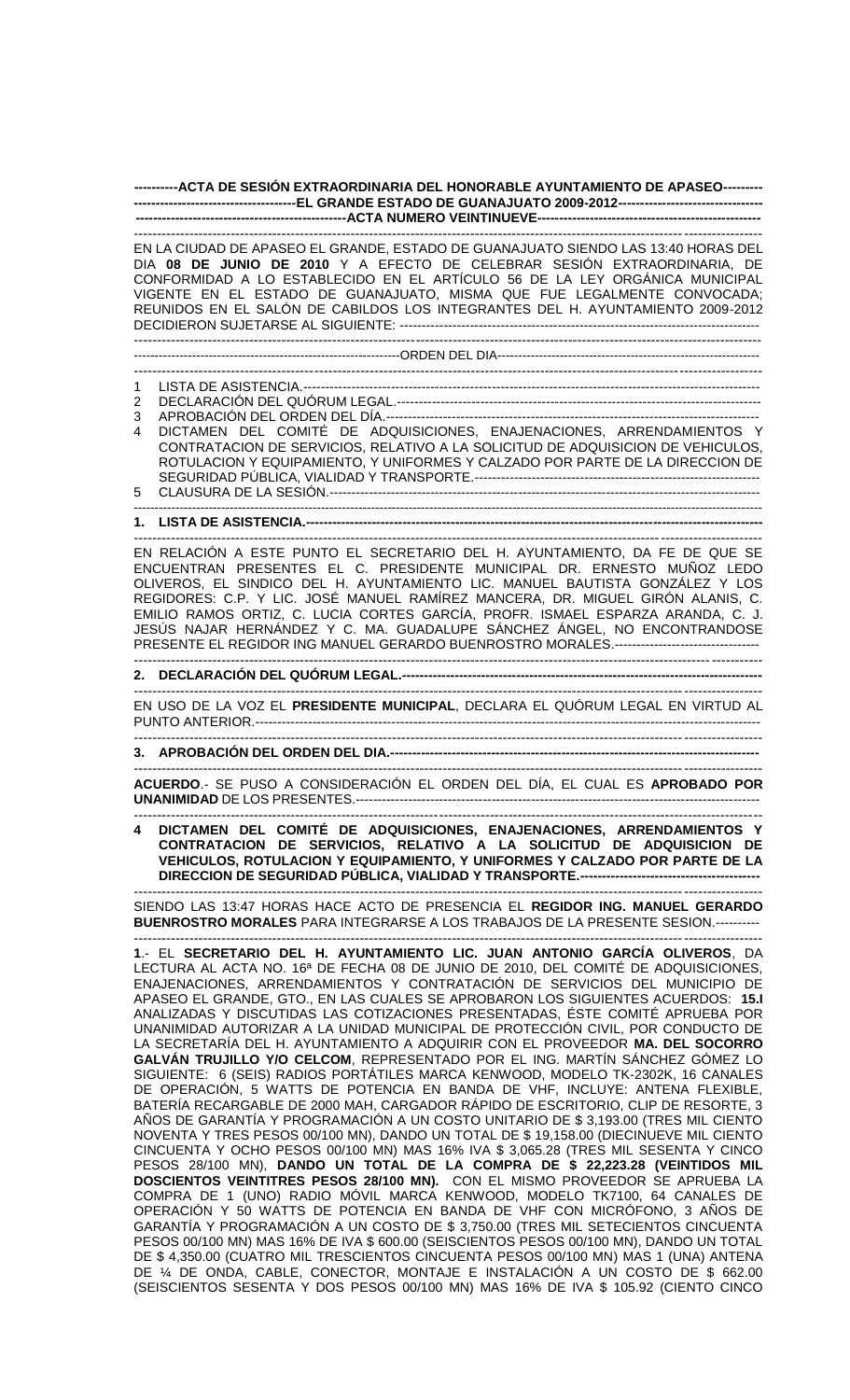PESOS 92/100 MN), DANDO UN TOTAL DE \$ 767.92 (SETECIENTOS SESENTA Y SIETE PESOS 92/100 MN), **DANDO UN TOTAL DE LA COMPRA DEL RADIO Y LA ANTENA DE \$ 5,117.92 (CINCO MIL CIENTO DIECISIETE PESOS 92/100 MN).** PARA CUBRIR EL PAGO DE ESTAS ADQUISICIONES SE TOMARÁ DE LA CUENTA RAMO XXXIII FONDO 2010, PARTIDA 5-517-006-508-003-500-50 DENOMINADA EQUIPOS Y APARATOS DE COMUNICACIÓN Y PARA CONTROL DE PRESUPUESTO<br>PROGRAMÁTICO CARGARÁ AL PROGRAMA 1, PROYECTO 1, META 1. **15.II** ANALIZADAS Y PROGRAMÁTICO CARGARÁ AL PROGRAMA 1, PROYECTO 1, META 1. DISCUTIDAS LAS COTIZACIONES PRESENTADAS, ÉSTE COMITÉ APRUEBA POR UNANIMIDAD AUTORIZAR A LA DIRECCIÓN DE SEGURIDAD PÚBLICA, VIALIDAD Y TRANSPORTE A ADQUIRIR CON EL PROVEEDOR **COMERCIAL DEL CENTRO, S.A**. **DE C.V. Y/O CHEVROLET**, REPRESENTADO POR EL C. JUAN CARLOS BRAVO GÓMEZ LO SIGUIENTE: 3 (TRES) UNIDADES MARCA CHEVROLET TIPO SILVERADO 1500 PAQUETE "D" MODELO 2010 CARACTERÍSTICAS GENERALES: MOTOR V6 4.3L, TRANSMISIÓN MANUAL DE 5 VEL, CALEFACCIÓN DE LUJO, VESTIDURAS EN TELA, BOLSAS DE AIRE PARA CONDUCTOR Y PASAJERO, DIRECCIÓN HIDRÁULICA, CAPACIDAD DE CARGA DE 883 KGS Y RINES DE ACERO DE 17" CON UN COSTO UNITARIO DE \$ 216,441.00 (DOSCIENTOS DIECISEIS MIL CUATROCIENTOS CUARENTA Y UN PESOS 00/100 MN), **DANDO UN TOTAL DE LA COMPRA DE \$ 649,323.00 (SEISCIENTOS CUARENTA Y NUEVE MIL TRESCIENTOS VEINTITRES PESOS 00/100 MN) COSTO NETO.** CON EL MISMO PROVEEDOR SE APRUEBA LA COMPRA DE 1 (UNO) VEHÍCULO MARCA CHEVROLET TIPO EXPRESS CARGO VAN PAQUETE "C" MODELO 2010 CARACTERÍSTICAS GENERALES: MOTOR V6 4.3L, TRANSMISIÓN AUTOMÁTICA, AIRE ACONDICIONADO, VESTIDURAS EN TELA, BOLSAS DE AIRE PARA CONDUCTOR Y PASAJERO, DIRECCIÓN HIDRÁULICA, CAPACIDAD DE CARGA DE 1,093 KGS Y RINES DE ACERO DE 17" **A UN COSTO DE \$ 281,702.00 (DOSCIENTOS OCHENTA Y UN MIL SETECIENTOS DOS PESOS 00/100 MN) COSTO NETO.** PARA CUBRIR EL PAGO DE ESTAS ADQUISICIONES SE TOMARÁ DE LA CUENTA RAMO XXXIII, FONDO II 2010, PARTIDA 5-517-006-508-500-510-000-00, DENOMINADA VEHICULOS Y EQUIPO TERRESTRE Y PARA CONTROL DE PRESUPUESTO PROGRAMÁTICO CARGARÁ AL PROGRAMA 1, PROYECTO 1, META 1. **15.III** ANALIZADAS Y DISCUTIDAS LAS COTIZACIONES PRESENTADAS, ÉSTE COMITÉ APRUEBA POR UNANIMIDAD AUTORIZAR A LA DIRECCIÓN DE SEGURIDAD PÚBLICA, VIALIDAD Y TRANSPORTE A ADQUIRIR CON EL PROVEEDOR DENOMINADO **MA. DEL SOCORRO GALVÁN TRUJILLO Y/O CELCOM**, REPRESENTADO POR EL ING. MARTÍN SÁNCHEZ GÓMEZ LO SIGUIENTE: 10 (DIEZ) SIRENAS MODELO CJB100 ó SS670 DE 100 WATTS DE POTENCIA CON 4 TONOS DISTINTOS Y MICRÓFONO, INCLUYE BOCINA DE 100 WATTS E INSTALACIÓN A UN COSTO UNITARIO DE \$ 3,068.00 (TRES MIL SESENTA Y OCHO PESOS 00/100 MN) MAS 16% DE IVA \$ 490.88 (CUATROCIENTOS NOVENTA PESOS 88/100 MN) DANDO UN TOTAL UNITARIO DE 3,558.88 (TRES MIL QUINIENTOS CINCUENTA Y OCHO PESOS 88/00 MN), **DANDO UN TOTAL DE LA COMPRA DE \$ 35,588.80 (TREINTA Y CINCO MIL QUINIENTOS OCHENTA Y OCHO PESOS 80/100 MN).** CON EL MISMO PROVEEDOR SE APRUEBA LA COMPRA DE LO SIGUIENTE: 10 (DIEZ) TORRETAS LTF4012C TIPO STREETHAWK DE ESTROBOS CON 8 LÁMPARAS ESTROBOSCÓPICAS PRINCIPALES; 4 AZULES Y 4 ROJAS, 4 LÁMPARAS ESTROBOSCÓPICAS SECUNDARIAS 2 ROJAS Y 2 AZULES, 2 LÁMPARAS CALLEJONERAS A 90°, TIENE DOMOS EN ROJO Y AZUL Y MONTAJE PERMANENTE E INSTALACIÓN A UN COSTO UNITARIO DE \$ 9,910.00 (NUEVE MIL NOVECIENTOS DIEZ PESOS 00/100 MN) MAS 16% DE IVA \$ 1,585.60 (MIL QUINIENTOS OCHENTA Y CINCO PESOS 60/100 MN) DANDO UN TOTAL UNITARIO DE \$ 11,495.60 (ONCE MIL CUATROCIENTOS NOVENTA Y CINCO PESOS 60/100 MN), **DANDO UN TOTAL DE LA COMPRA DE \$ 114,956.00 (CIENTO CATORCE MIL NOVECIENTOS CINCUENTA Y SEIS PESOS 00/100 MN).** CON EL MISMO PROVEEDOR SE APRUEBA LA COMPRA DE LO SIGUIENTE: 10 (DIEZ) RADIOS MÓVILES MARCA KENWOOD MODELO TK-7302L CON 16 CANALES Y 50 WATTS DE POTENCIA EN LA BANDA DE VHF CON CAPACIDAD DE ENVIAR UBICACIÓN GLOBAL POR GPS, INCLUYEN: ANTENA DE ¼, PROGRAMACIÓN AVANZADA PARA CODIFICAR FLEETSYNC E INSTALACIÓN A UN COSTO DE \$ 5,300.00 (CINCO MIL TRESCIENTOS PESOS 00/100 MN) MAS 16% DE IVA \$ 848.00 (OCHOCIENTOS CUARENTA Y OCHO PESOS 00/100 MN) DANDO UN TOTAL UNITARIO DE \$ 6,148.00 (SEIS MIL CIENTO CUARENTA Y OCHO PESOS 00/100 MN) DANDO UN TOTAL DE \$ 61,480.00 (SESENTA Y UN MIL CUATROCIENTOS OCHENTA PESOS 00/100 MN) MENOS UN 20% DE DESCUENTO, **DANDO UN TOTAL DE LA COMPRA DE \$ 49,184.00 (CUARENTA Y NUEVE MIL CIENTO OCHENTA Y CUATRO PESOS 00/100 MN).** PARA CUBRIR EL PAGO DE ESTAS ADQUISICIONES SE AFECTARÁN LAS SIGUIENTES PARTIDAS: EL PAGO DE LAS SIRENAS Y LAS TORRETAS SE HARÁ DE LA CUENTA<br>RAMO XXXIII, FONDO II 2010, PARTIDA 5-517-006-508-200-209-000-00 DENOMINADA RAMO XXXIII, FONDO II 2010, PARTIDA 5-517-006-508-200-209-000-00 DENOMINADA REFACCIONES, ACCESORIOS Y HERRAMIENTAS MENORES Y PARA CONTROL DE PRESUPUESTO PROGRAMÁTICO CARGARÁ AL PROGRAMA 1, PROYECTO 1, META 1. EL PAGO DE LOS RADIOS SE HARÁ DE LA CUENTA RAMO XXXIII, FONDO II 2010, PARTIDA 5-517-006-508-500-507-000-00 DENOMINADA EQUIPOS Y APARATOS DE COMUNICACIÓN Y PARA CONTROL DE PRESUPUESTO PROGRAMÁTICO CARGARÁ AL PROGRAMA 1, PROYECTO 1, META 1. **15.IV** ANALIZADAS Y DISCUTIDAS LAS COTIZACIONES PRESENTADAS, ÉSTE COMITÉ APRUEBA POR MAYORÍA DE VOTOS, CONTRATAR LOS SERVICIOS DEL PROVEEDOR **TOP JOP** PARA REALIZAR LOS TRABAJOS DE HOJALATERÍA Y PINTURA PARA 10 (DIEZ) VEHÍCULOS A UN COSTO UNITARIO DE \$ 9,000.00 (NUEVE MIL PESOS 00/100 MN) MAS 16% DE IVA \$ 1,440.00 (MIL CUATROCIENTOS CUARENTA PESOS 00/100 MN), DANDO UN TOTAL UNITARIO DE \$ 10,440.00 (DIEZ MIL CUATROCIENTOS CUARENTA PESOS 00/100 MN), **DANDO UN TOTAL DE LOS TRABAJOS DE \$ 104,400.00 (CIENTO CUATRO MIL CUATROCIENTOS PESOS 00/100 MN).** PARA CUBRIR EL PAGO DE ESTOS SERVICIOS SE TOMARÁ DE LA CUENTA RAMO XXXIII, FONDO II 2010, PARTIDA 5-517- 006-508-300-323-000-00, DENOMINADA MANTENIMIENTO Y CONSERVACIÓN DE VEHÍCULOS Y PARA CONTROL DE PRESUPUESTO PROGRAMÁTICO CARGARÁ AL PROGRAMA 1, PROYECTO 1, META 1. **15.V** ANALIZADAS Y DISCUTIDAS LAS COTIZACIONES PRESENTADAS, ÉSTE COMITÉ APRUEBA POR UNANIMIDAD AUTORIZAR A LA DIRECCIÓN DE SEGURIDAD PÚBLICA, VIALIDAD Y TRANSPORTE ADQUIRIR CON EL PROVEEDOR **UNIFORMES DE CELAYA** REPRESENTADO POR EL C. JAVIER ALEJANDRO PATLÁN CONTRERAS LO SIGUIENTE: 140 (CIENTO CUARENTA)